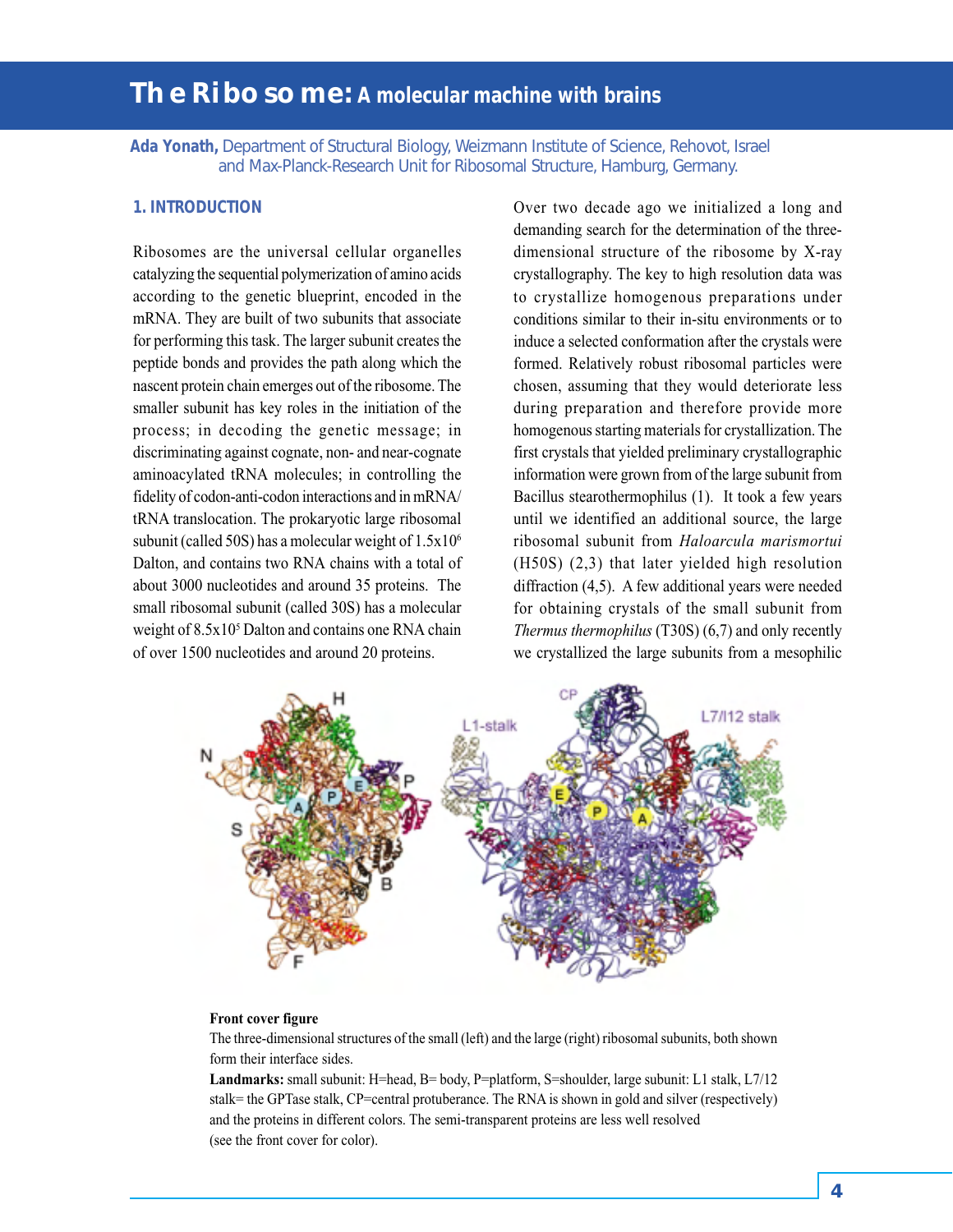source, Deinococcus radiodurans, D50S, which was shown to yield quality diffraction at high resolution (8) (Front-cover figure). An alternative approach was to design complexes containing ribosomes at defined functional stages, such as of the entire ribosome with two tRNA molecules and a short mRNA analogue (9). *H. marismortui*, the bacterium that lives in the Dead Sea, the lake with the highest salinity in the world, was the source of the first ribosomal crystals that diffract to high resolution. This bacterium not only withstands the high salinity of the lake  $(\sim 4$  M NaCl) and the elevated temperatures of the neighborhood, it is dependent on extreme conditions. Furthermore, it accumulates enormous amounts of KCl, although the lake contains only 1% KCl (10). The reasons for the potassium intake are, most probably, not related to the ribosome function. Yet, the ribosomes of this bacterium adapted to the bacterial in-situ environment, and it was found that the ribosomal functional activity is directly linked to the concentration of potassium ions (3).

*D. radiodurans* was originally identified as a contaminant of irradiated canned meat, and later isolated from environments that are either very rich or extremely poor in organic nutrients, ranging from soil and animal feces to weathered granite in a dry Antarctic valley, room dust, wastes of atomic-piles and irradiated medical instruments. It also is the organism with the highest level of radiation-resistance currently known. It survives under conditions that cause DNA damage, such as hydrogen peroxide, and ionizing or ultraviolet radiation. It contains systems for DNA repair, DNA damage export, desiccation, starvation recovery and genetic redundancy. Well diffracting crystals of the large ribosomal subunit of *D. radiodurans* (D50S) and of its complexes with many antibiotics and substrate analogues were grown and kept under conditions almost identical to those optimized for testing their biological activity (8). These crystals were found to provide an excellent system to investigate the peptide bond formation, to gain more insight into functional flexibility and to extend the information of antibiotics binding towards rational drug design (11).

All ribosomal crystals present challenging technical problems, resulting from their enormous size; their complexity; their natural tendency to deteriorate and disintegrate; their internal flexibility and their sensitivity to irradiation. For minimizing the harm caused by the latter, we pioneered crystallographic data collection at cryogenic temperatures (12). This, together with the dramatic advances of the X-ray sources, namely the installation of third generation synchrotrons equipped with state-of-the-art detectors, and the increased sophistication in phasing, enabled us, as well as others, to handle most of the technical problems. Consequently, structures of ribosomal particles (13-15) and their complexes with substrate analogues and antibiotics that bind to ribosomes (16- 22) are currently emerging at an impressive rate. Among them, the structures of the large ribosomal subunit from two phylogenetic kingdoms, eubacteria and archaea, were determined. This article compares these two structures, focusing on mobility flexibility and functional relevance.

# **2. COMPARATIVE STUDIES ON LARGE RIBOSOMAL SUBUNITS**

The availability of two high resolution crystal structures of unbound large ribosomal subunits, the archaeal H50S and eubacterial D50S, as well as a lower resolution structure of T50S within the T70S ribosome, provide a unique tool for comparative studies. In the particular case of H50S and D50S, such comparison should shed light on the correlation between the structure, the function and the environment, as well as on phylogenetic aspects. We found that the structure of D50S is significantly more ordered than that of H50S. Thus, most of the features that are disordered in H50S (13) are resolved in T70S (20) and in D50S (8).

The gross similarity of the rRNA fold of D50S to the available 50S structures allowed superposition of the model of D50S onto that of the 2.4Å structure of H50S (13) and of the 50S subunit within the 5Å structure of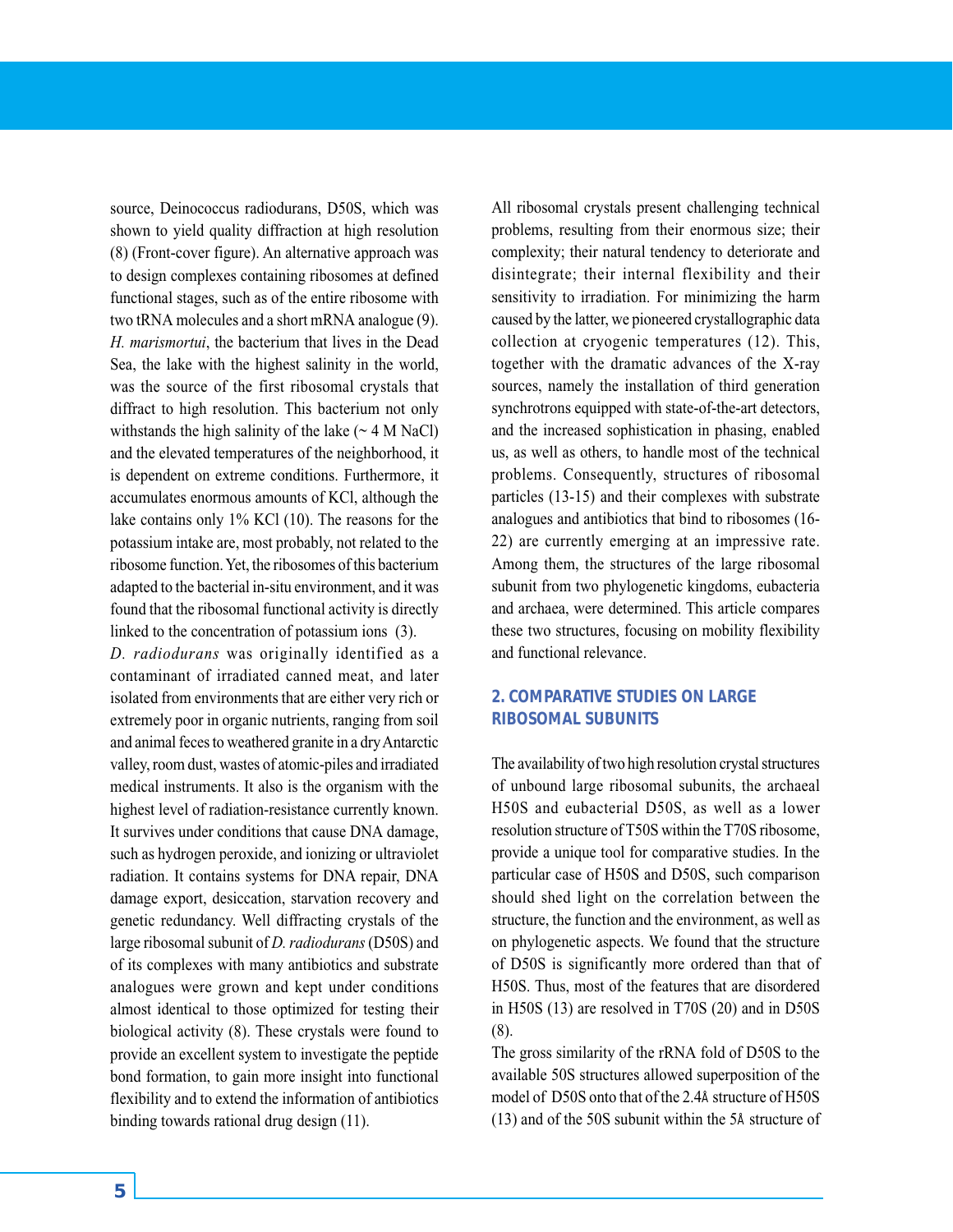the T70S ribosome (20). We found that the RNA fold and the overall protein distribution are rather similar in the three structures, but detected significant structural differences even within the conserved regions, which cannot be explained solely by expected phylogenetic variations. In contrast to the significant similarity between the RNA fold of D50S and H50S, the proteins show remarkable differences, even when sharing homology with their counterparts in H50S. In addition, D50S contains several proteins that have no counterparts in H50S. We detected RNA segments replacing proteins and vice versa. Of structural interest is a three domain protein (CTC), alongside with an extended alpha helical protein (L20) and two Zn-finger proteins (L32 and L36). Analysis of the general modes of the RNA-protein interactions within D50S did not reveal striking differences from what was reported for the other ribosomal particles.

# **2.1 The peptidyl transferase center and its vicinity**

The peptidyl transferase activity of the ribosome has been linked to a multi branched loop in the 23S secondary structure diagram, known as the peptidyl transferase ring (PTR). From the 43 nucleotides forming the PTR, 36 are conserved in *H. marismortui* and *D. radiodurans*. Superposition of the backbone of the high resolution structures of the PTR nucleotides in the two species (13 and in PDB 1JJ2) shows a similar fold, but the orientations of some of the nucleotides show distinct differences. The main differences in the peptidyl transferase ring include translational shifts of sugar moieties that maintain co-planar bases but are pointing to different directions in the two structures, or different degrees of rotation with hardly any change in the sugar moieties.

In unbound D50S, as in H50S, the peptidyl transferase center seems to be clear of proteins. Protein L2, a protein often implicated on peptide bond formation, was found rather far from the peptidyl transferase center, as in H50S. One of the only proteins residing near or in the interface area of D50S, is protein L27. This protein is located at the base of the central protuberance, consistent with previous results of immuno electron microscopy, crosslinking, affinity labeling, chemical probing, mutations and footprinting (23,24 and A. Mankin, personal communication). L27 has been shown to influence the peptidyl transferase activity in *E. coli* 50S by a variety of experimental observations, including antibiotic cross-linking and a deletion mutant that shows deficiencies in the peptidyl transferase activity and impaired enzymatic binding of Phe-tRNA Phe to the A site (24,25). It has been proposed that protein L27 plays a role in mediating the proper placement of the 3' end of the A-site tRNA at the peptidyl transferase center, by screening the negative charge of the tRNA molecules from that of the ribosomal RNA during the peptidyl transferase reaction, and influence the interactions of the 3' end of deacylated tRNA with the ribosome after peptidyl transfer.

In D50S L27 is one of the most flexible proteins and its N-terminal tail is disordered. The parts of the protein that are well resolved, however, reach the proximity of the A- and the P-sites, consistent with the proposal that it contributes to peptide bond formation by facilitating the proper placement of the acceptor end of the A-site tRNA (24). Careful examination of the D50S electron density map in the vicinity of L27 indicated that in the unbound D50S the disordered tail may move around rather freely, since it is located at the particle's interface. However, based on the positions of the docked tRNA molecules according to the 5.5 structure of the T70S/tRNA complex (20), it seems that its movements will be drastically restricted once the two subunits associate to form the functionally active 70S ribosome. These restrictions, especially in the presence of tRNA molecules in the A- and the P- sites, practically dictate that the N-terminal tail of L27 must thread its way close to the tRNA molecules in the Aand P-sites, in the direction of the designated peptidyl transferase center. It was recently suggested that the exothermic reaction of peptide bond formation is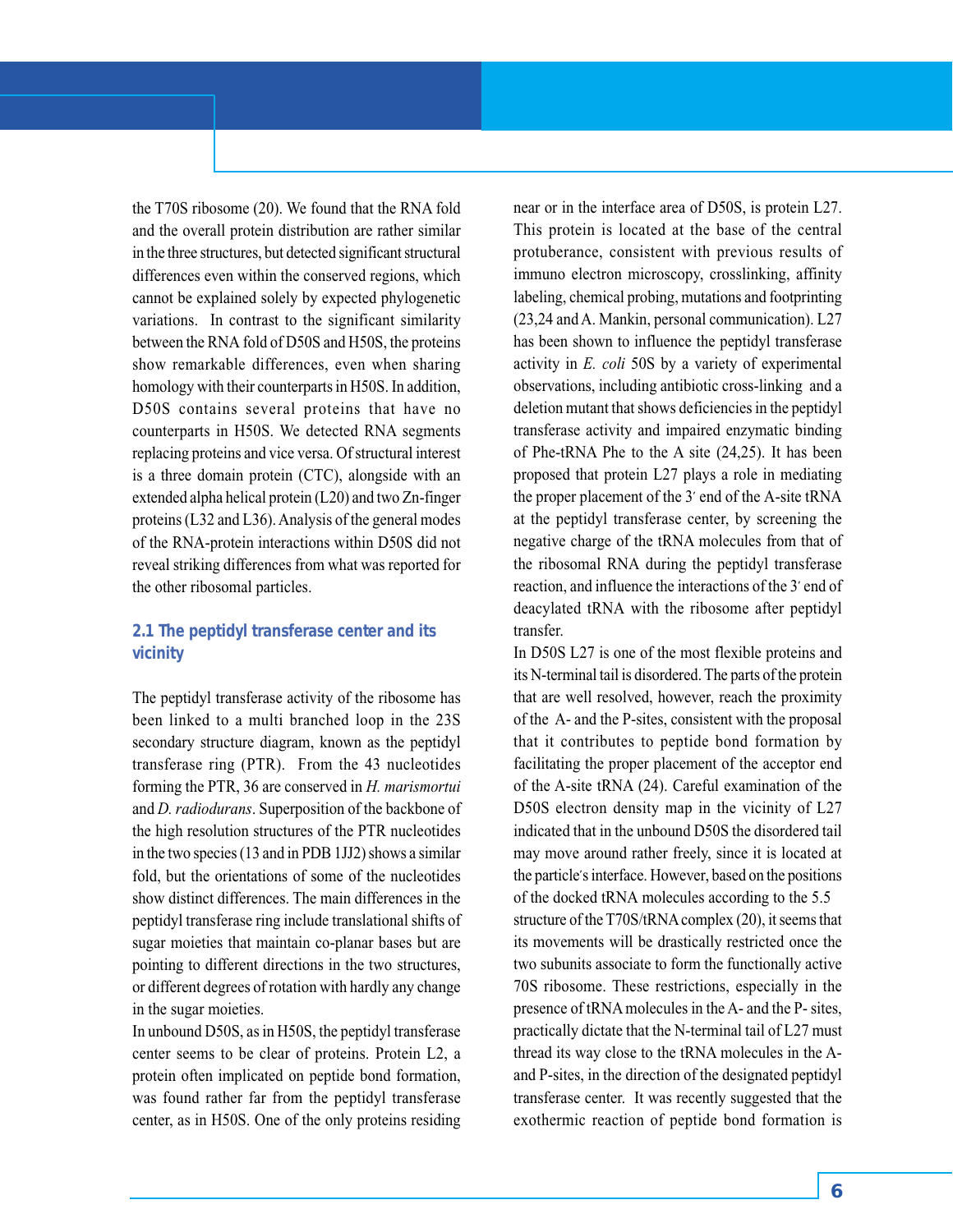strongly dependent on proper orientation of the tRNA molecules and that the rRNA core provides the frame for the binding of the tRNA molecules (26). Protein L27 may be the component that enhances the accurate positioning of the tRNA molecules.

Interestingly, in H50S there is no homologous counterpart to L27. The protein that occupies the place of L27 is L21e. Contrary to L27, the tail of L21e folds backwards, towards the interior of the subunit, disabling potential contacts with the P-site tRNA. This may indicate that the halophilic ribosomes do not need a mediator for tRNA binding, perhaps because of the high salt concentration. It also may support our hypothesis that tails that are normally involved in binding factors or substrates, fold away from the action sites under less than optimal conditions.

# **2.2 The nascent-protein exit tunnel**

More than three decades ago biochemical studies showed that the newest synthesized part of a nascent protein is masked by the ribosome (27,28). In the mid eighties, a feature that may account for these observations was first seen as a narrow elongated region in images reconstructed at very low resolution in 80S ribosomes from chick embryos (29) and at 45Å in images of 50S subunits of Bacillus stearothermophilus (30). Despite the low resolution, these studies showed that this tunnel spans the large subunit from the location assumed to be the peptidyl transferase site to its lower part, and that it is about 100Å in length and 15Å in diameter (30), as confirmed later at high resolution in H50S (13) and in D50S (8). The structural features building the walls of the tunnel, their chemical composition and the "nonstick" character in H50S are described in (16). We found in D50S the same characteristics - lack of well-defined structural motifs, large patches of hydrophobic surfaces and low polarity. Despite the gross similarities, it seems that the tunnel in D50S is, in several locations, somewhat wider than that of H50S.

The opening of this tunnel, at the exit side, is located

at the bottom of the particle. In D50S it is composed of components of domain III, domain I as well as several proteins, including L4, L22, L23, L24 and L29. In H50S, two proteins that do not exist in D50S, L31e L39e are also part of the lower part of the tunnel. Interestingly, the space occupied by protein L23 in D50S hosts two proteins in H50S. The halophilic L23 occupies the space taken by the globular part of L23, whereas the halophilic L39e replaces the extended loop of L23 in D50S. L39e is a small protein of an extended non-globular conformation, which penetrates into the RNA features that construct the walls of the tunnel in that region. Its extended tail is thinner than the extended loop of L23 (in D50S), therefore it penetrates deeper into the tunnel walls than the loop of L23 in D50S. L39e is present in archaea and eukaryotes, but not in eubacteria. Thus, it seems that with the increase in cellular complication, and perhaps as a consequence of the high salinity, a tighter control on the tunnel's exit was required, and two proteins (HL23 and L39e) replace a single one. So far there are no indications for a connection between this replacement and evolution. Nevertheless, a protein in this delicate position may provide the communication path between the ribosome and other cell components, as evolving further, to act as a hook for the ribosome on the ER membrane. A high resolution structure of a eukaryotic ribosome, bound to the ER membrane, should provide an answer to these open questions.

# **3. DISORDER, FLEXIBILITY AND FUNCTIONAL RELEVANCE**

Most of the structural elements that are known to be involved in the non-catalytic functions of the large ribosomal subunit were found to be disordered in the 2.4Å structure of H50. Since a large number of them were clearly detected in the 5.5Å maps of the assembled 70S ribosome, it was suggested that these features are disordered in unbound subunits, and become stabilized once the two subunit associate and the 70S ribosome is being formed (see above and in (20)). The finding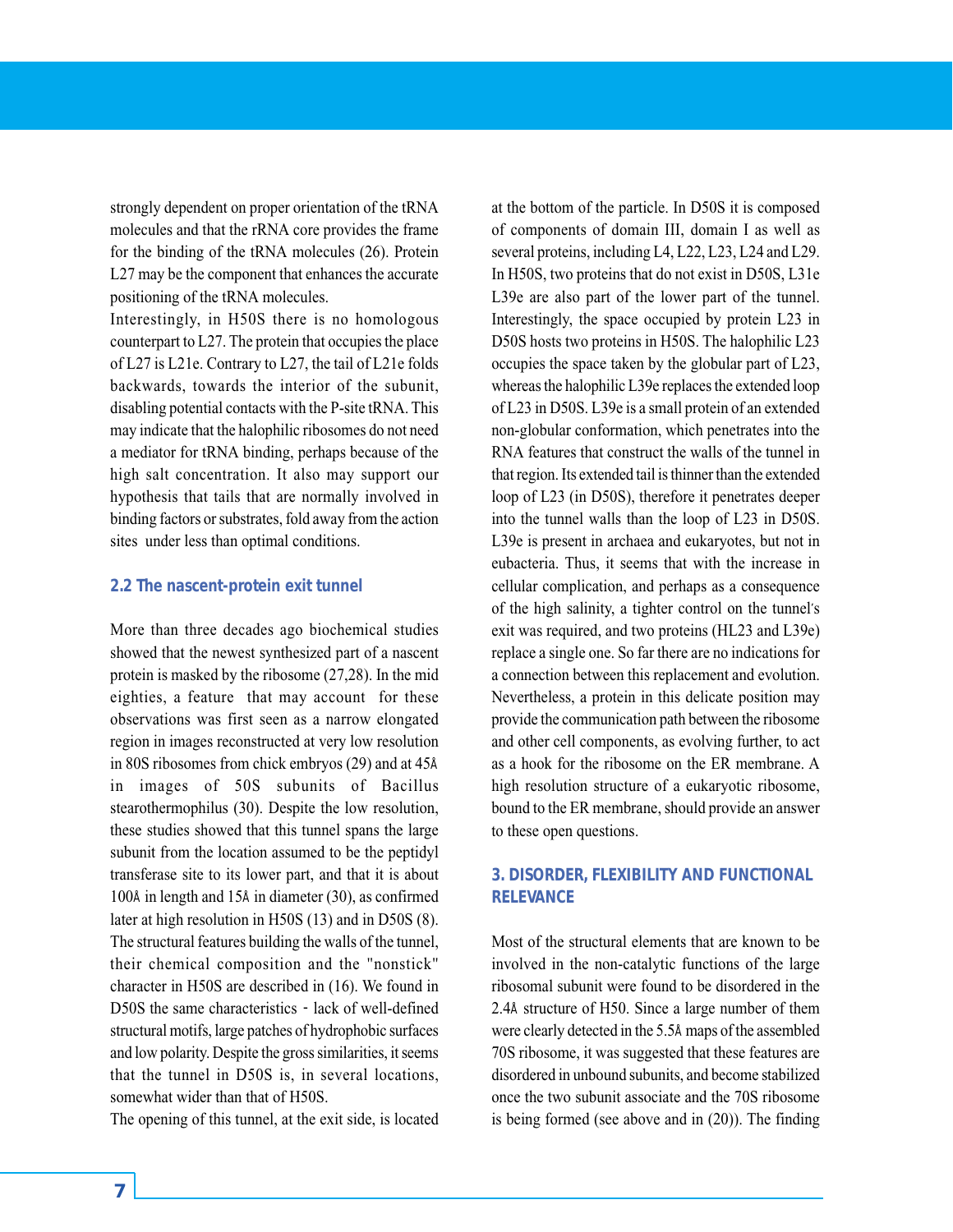Functionally relevant flexible region in the large ribosomal subunit from Deinococcus radioduans



### **Back cover figure Left: The intersubunit bridge H69**

The intersubunit bridge formed by helix H69. Orange  $\text{-}$  H69 in the 70S ribosome and in cyan as in unbound D50S. Helix H44 of the small subunit is shown in gray and the docked P-site tRNA in magenta. For clarity, the mRNA is not shown.

#### **Right: The movement of the L1 stalk**

A part of the upper side of the view of D50S shown on the front cover with the L1-stalk on the left. The gold feature represents its position in unbound D50S (the "open-gate" state) and the green, as in the whole ribosome, in a conformation that may correspond to a "closed-gate". Red indicates a possible pivot point. For orientation, the P-site (blue) and the A-site (cyan) tRNAs are also shown. (see the back cover for color).

that almost all of these features are rather ordered in the unbound D50S indicates that H50S crystal structure contains features that flex more than in D50S. Biochemical, functional and electron-microscopical studies indicated that these functionally relevant features are inherently flexible. However, flexibility is not necessarily synonymous with disorder. In many cases, as in D50S and T70S, the flexible structural elements assume several well-defined conformations,

and their switch from one conformation to another is related to their functional states. It is likely that the crystallized H50S subunits underwent environmentally induced conformational changes, consistent with their storage under far from physiological conditions. This may indicate that the ribosomal strategy to avoid subunit association and substrate binding under far from physiological conditions, is to introduce disorder in the relevant features.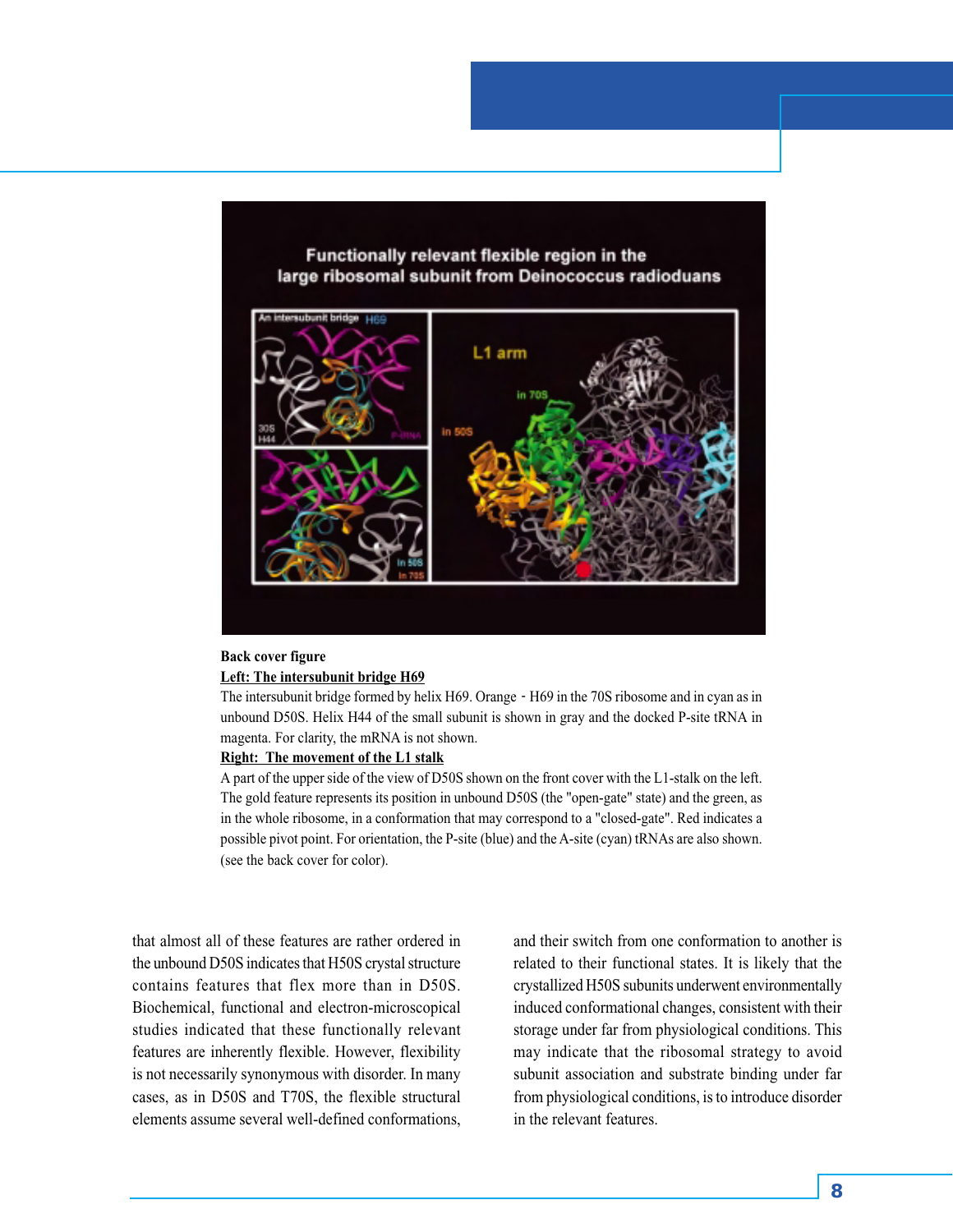# **3.1 The lateral stalks**

The L1 stalk (Back-cover figure) includes helices H75- H78 and protein L1. In the complex of T70S with three tRNA molecules, the L1 stalk interacts with the elbow of E-tRNA. This interaction, together with protein S7 of the small subunit, blocks the exit path for the EtRNA. Consequently it was suggested that the release of the deacylated tRNA requires that one or both of these features move (20). In H50S, the entire L1 arm is disordered and therefore could not be traced in the electron density map (13), an additional hint of the inherent flexibility of this feature. In D50S the RNA helices of the L1 stalk have a similar fold to that seen in T70S. However, the entire D50S L1 stalk is tilted by about 30 degrees away from its position in the T70S ribosome, so that the distance between the outermost surface points of the L1 arm in the two positions is over 30Å (Back-cover Figure).

### **3.2 Flexible intersubunit bridges**

The intersubunit bridges are the features connecting the two subunits within the assembled ribosome, namely the linkers between the two ribosomal subunits. The correct assembly of the entire ribosome from its two subunits is the key, or one of the major keys, for proteins biosynthesis, hence these bridges must be positioned accurately and point at the exact direction. Each intersubunit bridge is formed from two parts one of the small and one of the large subunit. We found that whereas those of the small subunit have almost the same conformation in the unbound and bound subunit, those originating from the large one are inherently flexible, and may have different conformations or assume a high level of disorder. Upon subunit association the conformations of these bridges change so that they can participate in the creation of the assembled ribosome. Thus, their structure and the nature of their conformational mobility should show how the ribosome controls its intricate assembly. The Back-cover Figure demonstrates a feasible sequence of events leading to the creation of the intersubunit bridge from the large subunit to the decoding center on the small one. Helix H69, that is responsible for this bridge lies in the unbound 50S subunit on the interface surface and interacts intensively with helix H70 and H71. Once the initiation complex, that includes the small subunit and tRNA at the P-site approaches the large subunit, the tRNA pushes helix H69 towards the decoding center, and the intersubunit bridge is formed.

In the 70S ribosome H69 interacts with the small subunit near the decoding center in Helix H44. In this position H69 can also contact the A- and P-site tRNA molecules, and be proximal to elongation factor EF-G (20). It seems that H69 undergoes conformational rearrangements between the free and the bound orientations and it is clear that the displacement and the rotation of a massive helix like H69 require a high level of inherent flexibility. This may explain why in the 2.4Å structure of H50S, that was determined at far from physiological conditions, H69 is disordered (13).

# **4. ANTIBIOTICS THAT BIND TO THE LARGE SUBUNIT**

Ribosomes of pathogens are a major target for natural and synthetic antibiotics. The detailed knowledge of antibiotic binding sites is the key for the understanding of the mechanisms of drug action as well as an excellent tool for studying ribosomal function. *D. radiodurans* are sensitive to all clinically important antibiotic agents that target ribosomes, contrary to halophilic ribosomes that show significant resistance to antibiotics (31). Difference electron density maps in which the 3.1Å structure model of the 50S subunit of *D. radiodurans* (8) was used as a reference, allowed an unambiguous determination of the binding sites of the following antibiotics: chloramphenicol, clindamycin, erythromycin, clarithromycin and roxithromycin (11). All were found to target the 50S subunit only at the peptidyl transferase cavity, and explain previous mutational and footprinting data. Each class of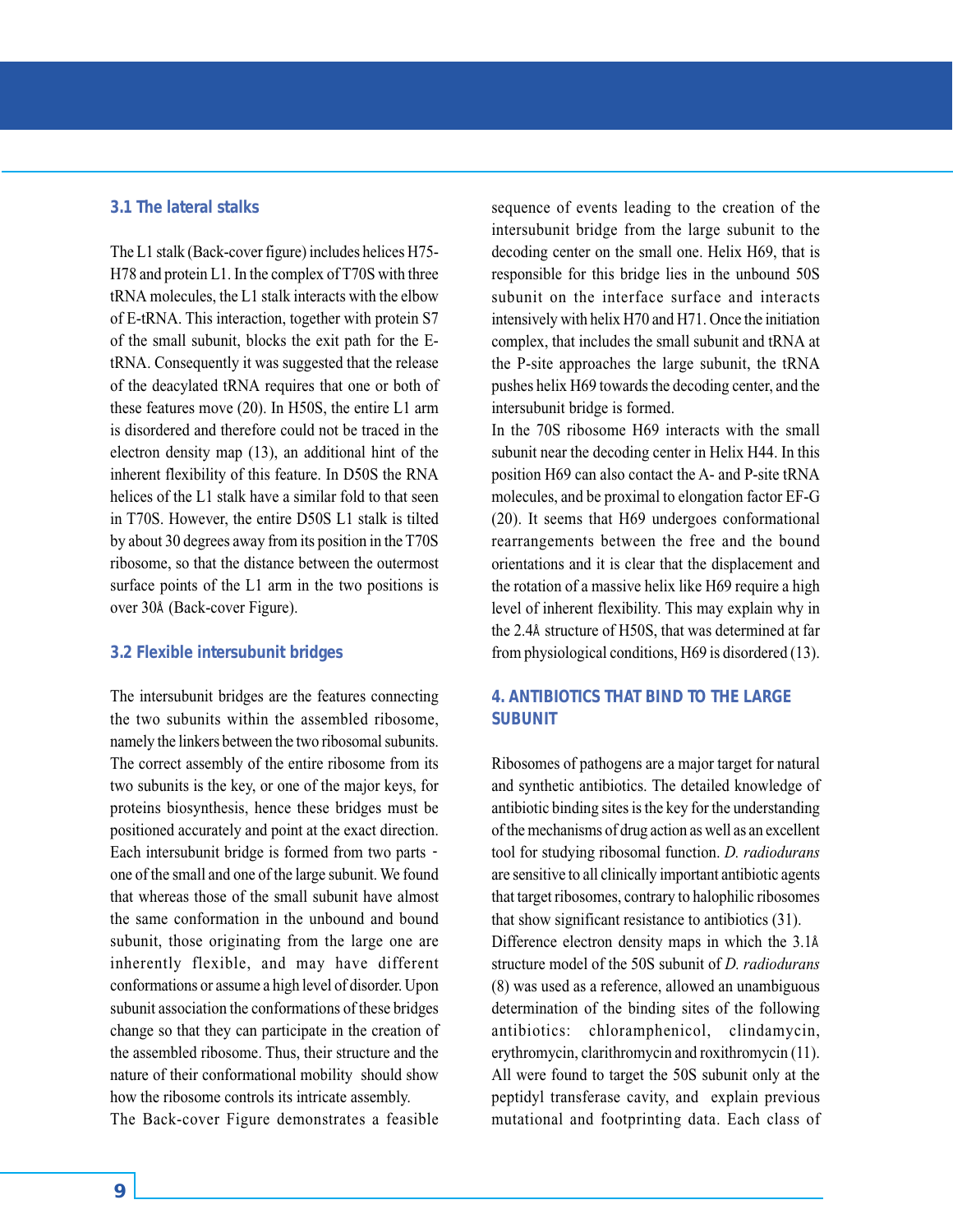antibiotics among these five agents interacts exclusively with specific nucleotides, all within the so called PTR multi-branched loop of domain V of the 23S rRNA (8), and it was found that the binding of these antibiotics did not result in any significant conformational change of the peptidyl transferase cavity.

Chloramphenicol and clindamycin are known to block peptidyl transferase. In the crystal structure of the complex chloramphenicol with D50S, one of its reactive oxygens forms hydrogen bonds with C2452, which has been previously shown to be involved in chloramphenicol resistance. Its additional reactive oxygens interact with U2504, G2061 (that has been implicated in chloramphenicol resistance in rat mitochondria), U2506, G2505, U2506, and U2485 either directly or via  $Mg^{++}$  ions. The binding site of the lincosamide clindamycin partially overlaps with that of chloramphenicol. Its hydrogen bond system includes A2505, C2452 and G2505. Interestingly, neither of these antibiotics binds to A2451, the nucleotide assigned as one of the most important for the catalytic mechanism of the ribosome, based on the 2.4Å structure of *H. marismortui.*

All three macrolides, erythromycin, clarithromycin and roxithromycin, were located at the entrance of the protein exit tunnel, consistent with previous suggestions that they block the progression of the nascent peptide (32). The Back-cover Figure shows the binding site of erythromycin. Its binding site may allow the formation of 6-8 peptide bonds before the nascent protein chain reaches them. Once macrolides are bound, they reduce the diameter of the tunnel from the original 18-19Å to less than 10Å, and since the space not occupied by erythromycin hosts a hydrated  $Mg^{++}$  ion, the passage available for the nascent protein is 6-7Å. Moreover, in order to reach this narrow passage the nascent peptide needs to progress in a diagonal direction, thus imposing further limitations on the growing protein chain. These structural results are consistent with previous biochemical findings, showing that up to eight-mer peptides can be produced by erythromycin-bound ribosomes (32).

The binding sites of all five antibiotics were found to be composed exclusively of segments of 23S rRNA at the peptidyl transferase cavity. The high affinity of the macrolides  $(K_{\text{diss}} 10^{-8} M)$  to the ribosome cannot be explained solely by their hydrogen bonding scheme, and it is likely their binding is being further stabilized by van der Waals forces, hydrophobic interactions, and the geometry of the rRNA that tightly surrounds the macrolide molecules. Similar to the small ribosomal subunit, ribosomal proteins may affect the binding and action of ribosome-targeted antibiotics, but the primary target of these antibiotics is rRNA. The two ribosomal proteins that have been implicated in erythromycin resistance are L4 and L22. However, the closest distances of erythromycin to these proteins are 8-9Å, distances that are too long to create meaningful chemical interactions, and it was suggested that the macrolides resistance acquired by mutations in these two proteins is an indirect effect, produced by a perturbation of the 23S rRNA induced by the mutated proteins, in accord with previous findings (33). These perturbations may or may not be connected to the changes in the width of the protein exit tunnel, as proposed based on cryo electron microscopy studies, performed at low resolution (34).

These studies illuminated some of the structural principles of antibiotics action. Chloramphenicol targets mainly the A-site. It is located close to the amino acceptor group of substrate analogue CC-Puromycin (16). It interferes with the aminoacyl moiety of the Asite tRNA, consistent with previous findings (35). The macrolides bind close to the entrance to the protein exit tunnel, hence sterically block the progression of the nascent peptide. Clindamycin interferes with the A-site and P-site substrate binding and physically hinders the path of the growing peptide chain. In this way it bridges between the binding site of chloramphenicol and that of the macrolides. It overlaps with both A- and P-sites, explaining its A/P hybrid nature (36). These antibiotics could also inhibit peptidyl transferase by interfering with the proper positioning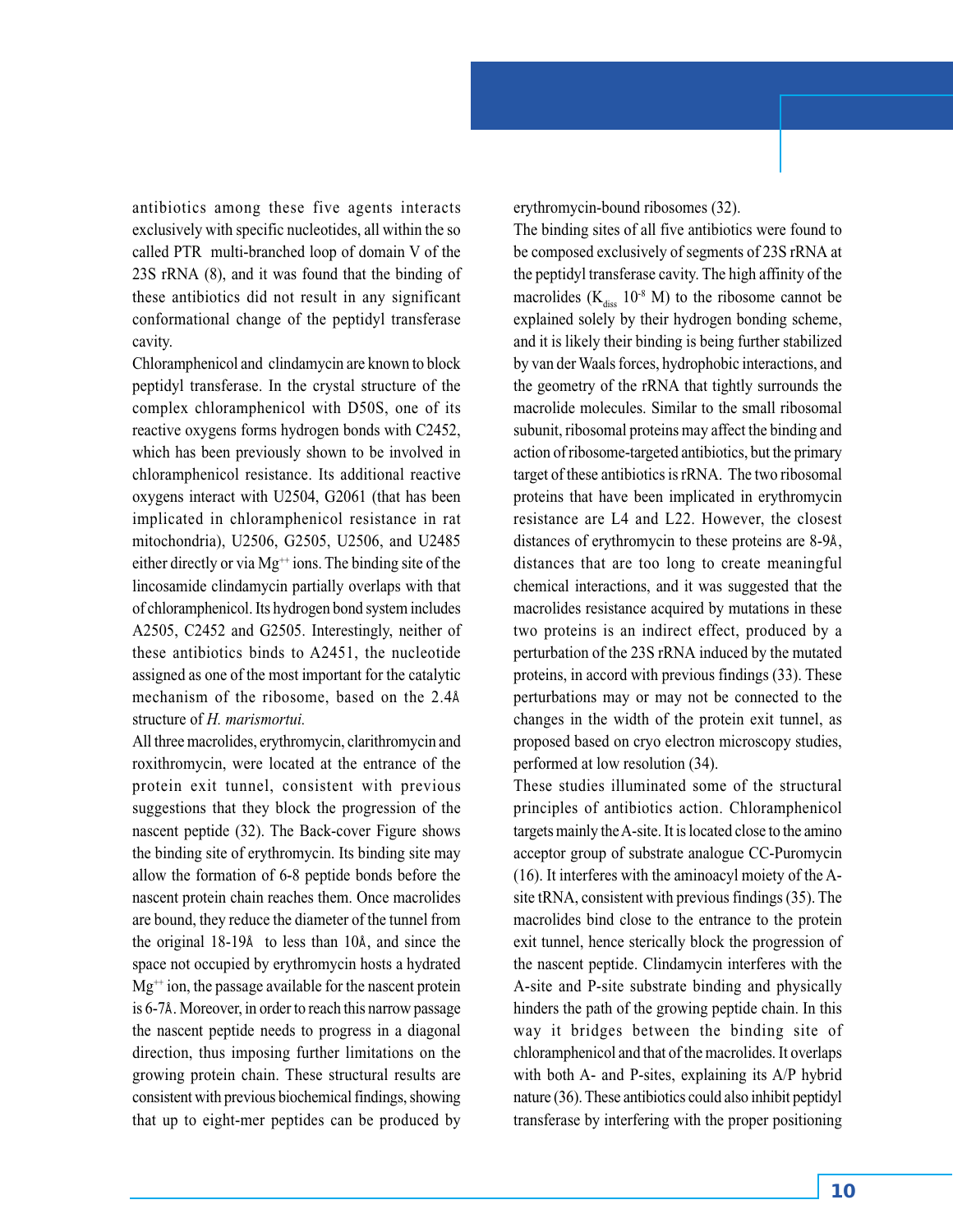and the translocation of the tRNAs at the peptidyl transferase cavity. This hindrance may be direct, as in the case of chloramphenicol, or indirect, as in the case of the three macrolides. In addition, antibiotic binding physically link regions known to be essential for the proper positioning of the aminoacyl- and peptidyltRNAs and thus limit the conformational flexibility needed for protein biosynthesis.

The binding sites of these antibiotics have some overlapping nucleotides, explaining why clindamycin and macrolides bind competitively to the ribosome and why most RNA mutations conferring resistance to macrolides also confer resistance to lincosamides (reviewed in (32). The common nucleotides targeted by antibiotics may be considered as essential to peptide bond formation. Hence, the information derived from the overlapping binding sites may indicate how to create powerful antibiotics combinations and how to design antibiotics of a higher stability.

# **5. CONCLUDING REMARKS**

Ribosomal crystallography, initiated two decades ago, yielded recently exciting structural and clinical information. The findings that the studied antibiotics interact almost exclusively with the RNA chains, explains why resistance to antibiotics that target ribosomes in clinical strains can be linked, in many cases, to mutations of the ribosomal RNA within functional relevant regions. As the therapeutic use of antibiotics has been severely hampered by the emergence of drug resistance in many pathogenic bacteria, revealing antibiotics binding sites may assist not only rational drug design but may also open the door for minimizing drug resistance. Still to be revealed is the high resolution structure of the entire ribosome and the mechanism of peptide bond formation. The recently identified mesophilic source, the ribosomes of which crystallize under close to physiological conditions, in unbound state as well as in complexes with antibiotics or substrates, indicate that more excitements are due in the foreseeable future.

# **Literature Cited**

(1) Yonath, A., Mussig, J., Tesche, B., Lorenz, S., Erdmann, V., Wittmann, H.G. (1980) Biochem. Internat., 1, 428, 31-35 (2) Yonath, A., Bartunik, A.D., Bartels, K., Wittmann, H.G., (1984) J. Mol. Biol,, 177, 201-6 (3) Shevack, A., Gewitz, H.S, Hennemann, B., Yonath, A., Wittmann, H.G, (1985) FEBS lett, 184, 68-73 (4) Makowski, I., Frolow, F., Shoham, M., Wittmann, H.G., Yonath, A., (1987) J. Mol. Biol., 193, 819-22 (5) von Boehlen, K., Makowski, I., Hansen, H.A., Bartels, H., Berkovitch-Yellin, Z., et al., (1991) J. Mol. Biol., 222, 11-15 (6) Yonath, A., Glotz, C., Gewitz, H.A. Bartels, K.S. von Bohlen, K. et al. (1988) J. Mol. Biol., 203, 831-4 (7) Trakhanov, S.D., Yusupov, M.M., Agalarov, S.C, Garber, M.B., Ryazantsev, S.N., et al. (1987) FEBS Letters, 220, 319-22 (8) Harms, J., Schluenzen, F., Zarivach, R., Bashan, A., Gat, S., et al. (2001) Cell, in press (9) Hansen, H.A.S., Volkmann, N., Piefke, J., Glotz, C., Weinstein,S., Makowski, I., et al. (1990) Biochim Biophys Acta, 1050, 1-7 (10) Ginzburg, M., Sacks, L., Ginzburg, B.Z., (1970) J. Gen. Physiology, 55,178-207 (11) Schluenzen, F., Zarivach, R., Harms, J., Bashan, A., Tocilj, A., et al. (2001) Nature, 413, 814-821 (12) Hope, H., Frolow, F., von Boehlen, K., Makowski, I., Kratky, C. et al. (1989) Acta Cryst. B345, 190 (13) Ban, N., Nissen, P., Hansen, J., Moore, P.B., Steitz, T.A., (2000) Science 289, 905-20 (14) Schluenzen, F., Tocilj, A., Zarivach, R., Harms, J., Glühmann, M., et al. (2000) Cell, 102, 615-23 (15) Wimberly, B.T., Brodersen, D.E., Clemons, W.M., Jr, Morgan-Warren, R.J., Carter, A.P., et al. (2000) Nature 407, 327-39 (16) Nissen, P., Hansen, J., Ban, N., Moore, P.B., Steitz, T.A. (2000) Science 289, 920-30 (17) Brodersen, D.E., Clemons, W.M., Carter, A.P., Morgan-Warren, R.J., Wimberly, B.T., et al. (2000) Cell 103,1143-54